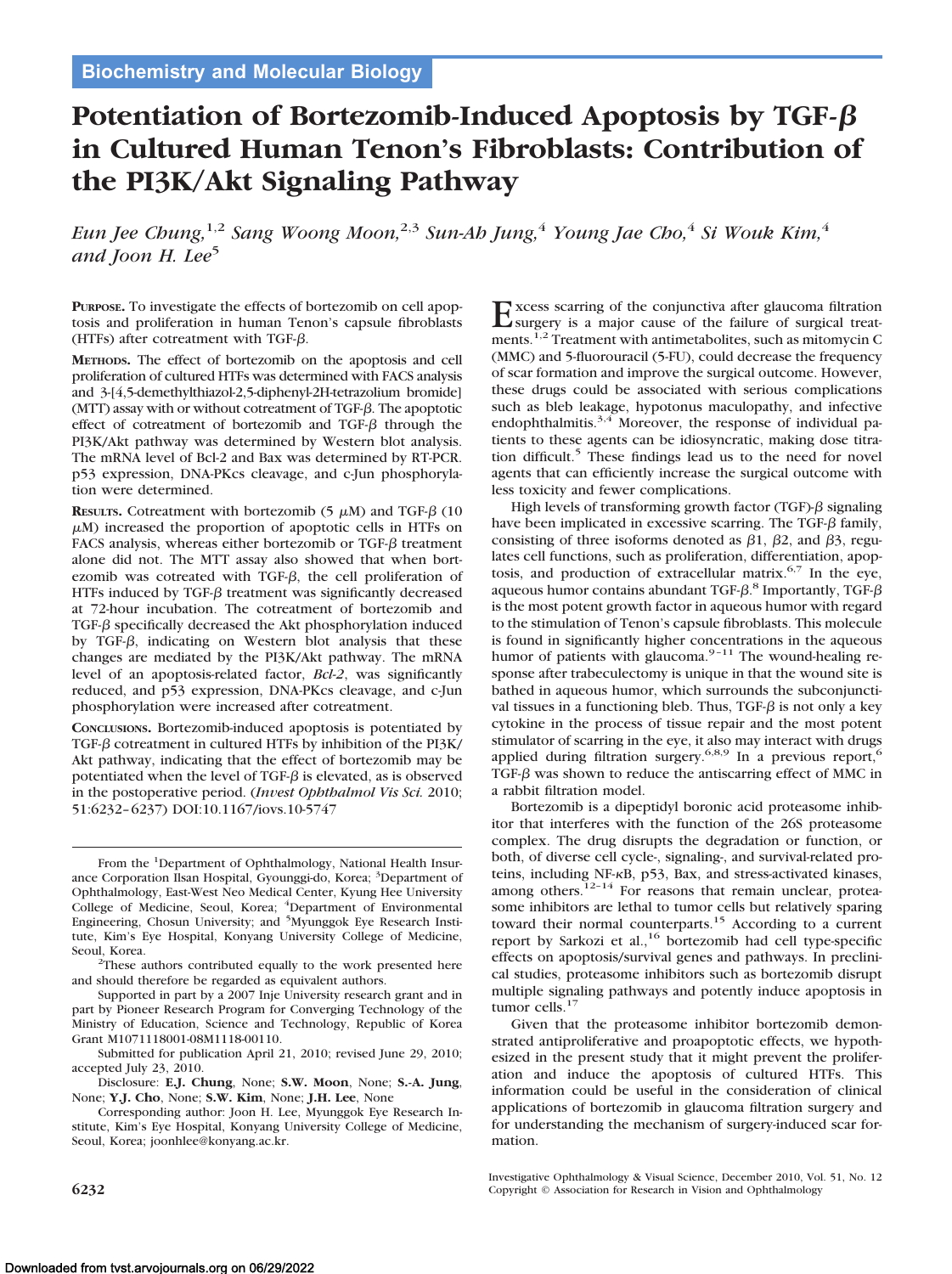#### **MATERIALS AND METHODS**

# **Cell Culture**

In compliance with the provisions of the Declaration of Helsinki, human subconjunctival fibroblasts were obtained from excised Tenon's capsule specimens during strabismus surgery. Written informed consent was obtained before operative excision. Institutional human experimentation committee approval was also granted. Briefly, five 5-mm sections of Tenon's capsule were collected, minced, and placed in a 35-mm culture dish containing Dulbecco's modified Eagle's medium (DMEM) supplemented with 10% fetal bovine serum, 50 g/mL penicillin, and 50 g/mL streptomycin (DMEM-10). Cells were allowed to migrate from the explanted tissue and were then incubated at  $37^{\circ}$ C in a 5% CO<sub>2</sub> environment. When a confluent monolayer of the primary culture stage was obtained, the cells were incubated with 0.05% trypsin and 5 mM EDTA at 37°C for 5 minutes and transferred to a 100-mm culture dish containing DMEM-10. Cells that maintained proliferative potential and fibroblast-like elongated morphology between the third and fifth passages were used for this study.

# **Bortezomib and TGF-β Treatment of Fibroblast Monolayers**

The proteasome inhibitor bortezomib (Velcade; Millennium Pharmaceuticals, Cambridge, MA) was dissolved in dimethyl sulfoxide (DMSO) and stored at  $-20^{\circ}$ C. HTFs were seeded in multi-well tissue culture plates (BD Biosciences) and incubated overnight to allow attachment. The fibroblast monolayers were then washed and treated with a single application of TGF (10 ng/mL) and bortezomib (5  $\mu$ M).

# **FACS Analysis**

The number of apoptotic cells was quantified using propidium iodide (PI) staining and flow cytometry. Cells  $(3 \times 10^5 - 5 \times 10^5)$  were permeabilized and stained using  $5 \mu$ L annexin V-FITC and propidium iodide (annexin V-FITC Apoptosis Detection Kit; BioVision Inc., Mountain View, CA). DNA staining was analyzed with a FACSCalibur (Becton-Dickinson, San Jose, CA).

#### **MTT Assay**

HTFs were seeded in 96-well cell culture plates. Cells were allowed to settle for 1 to 3 days in the presence or absence of TGF- $\beta$  (10  $\mu$ M) and bortezomib 0.05, 0.5, 5.0  $\mu$ M) in a total volume of 200  $\mu$ L per well. MTT (4, 5-dimethyl-thiazol-2yl)-2, 5-diphenyltetrazolium bromide) stock solution (20  $\mu$ L) (5 mg/mL in PBS; Sigma-Aldrich) was added to each well, and cells were incubated at 37°C for 3 h. The MTT solution was discarded by gently inverting plates, and wells were filled with 200  $\mu$ L DMSO. After plates were shaken vigorously for 20 minutes, the absorbance of each well was read with a spectrophotometric plate reader (Quant; BioTEK Instruments, Inc., Seoul, South Korea), which detected emissions at 560 nm.

# **Reverse Transcriptase–Polymerase Chain Reaction Analysis of** *Bcl-2* **and** *Bax* **mRNA Expression**

Total cellular RNA was isolated using reagent (Trizol; Invitrogen-Gibco, Carlsbad, CA) according to the manufacturer's instructions. The RNA concentration and purity were determined spectrophotometrically (SmartSpec 3000; Bio-RAD, Hercules, CA). Total RNA was converted to cDNA using a first-strand synthesis kit (Superscript; Invitrogen-Gibco).

The PCR reaction for *Bcl-2* involved denaturation at 94°C for 5 minutes, followed by 30 cycles of denaturation at 94°C for 1 minute, annealing at 60°C for 1 minute, and extension at 72°C for 1 minute and by a final incubation at 72°C for 10 minutes. The reaction mixture contained primer sequences specific to *Bcl-2* (forward, 5-TTC TTT GAG TTC GGT GGG GTC-3'; reverse, 5'-TGC ATA TTT GTT TGG GGC  $AGG-3^{\prime}$ ).

The PCR reaction for *Bax* involved denaturation at 94°C for 5 minutes and then 35 cycles of denaturation at 95°C for 1 minute, annealing at 55°C for 1 minute, and extension at 72°C for 1 minute, followed by a final incubation at 72°C for 10 minutes. The reaction mixture contained primer sequences specific for *Bax* (forward, 5-AGA GGA TGA TTG CCG CCG-3'; reverse, 5'-CAA CCA CCC TGG TCT TGG  $ATC-3^{\prime}$ ).

The quantity of amplified products was analyzed using an image documentation system (ImageMaster VDS; Pharmacia Biotech Inc., Uppsala, Sweden). Reverse transcription polymerase chain reaction (RT-PCR) products were analyzed by electrophoresis on 1% agarose gels.  $\beta$ -Actin levels were used to normalize mRNA expression levels.

#### **Western Blot Analysis**

Total cell lysates were prepared from cultured HTFs using lysis buffer (25 mM HEPES [pH 7.5], 0.3 M NaCl, 1.5 mM  $MgCl<sub>2</sub>$ , 0.2 mM EDTA, 0.05% [vol/vol] Triton X-100, 0.5 mM dithiothreitol [DTT], 0.4 mM phenylmethylsulfonyl fluoride [PMSF]; Sigma-Aldrich, St. Louis, MO),  $2 \mu g/mL$  leupeptin (Sigma-Aldrich), and  $2 \mu g/mL$  aprotinin (Sigma-Aldrich). After centrifugation for 10 minutes at 12,000*g*, protein content was determined using a BCA assay (Pierce, Rockford, IL) with bovine serum albumin as the standard.

For Western blot analysis, supernatant proteins  $(30 \mu g / \text{lane})$  were subjected to SDS-PAGE and transferred to nitrocellulose membranes (Hybond; GE Healthcare, Piscataway, NJ). Membranes were blocked with TBST (20 mM Tris, 137 mM NaCl [pH 7.4], and 0.02% [vol/vol] Tween 20) containing 5% (wt/vol) BSA, incubated with primary antibodies diluted in TBST for 24 hours at 4°C, and washed three times with TBST.

Primary antibodies were detected by incubating the membranes with horseradish peroxidase-conjugated anti–mouse or anti–rabbit antibody diluted 1:1000 in TBST for 1 hour, followed by three washes in TBST. Immunoreactive proteins were visualized using chemiluminescence detection reagents (ECL; Pierce) applied to autoradiograph films. Blots were stripped and reprobed according to the manufacturer's (GE Healthcare) instructions. Antibodies used for Western blot analysis included anti–DNA-PKcs, phospho-p53, p53 (Santa Cruz Biotechnology, Santa Cruz, CA), and phospho-c-Jun, phospho-ERK1/2, ERK1/2, phospho-JNK, JNK, phospho-p38, p38 mitogen-activated protein kinase (MAPK), phospho-Akt, and Akt antibodies (Cell Signaling, Danvers, MA).

#### **Statistical Analysis**

Data are presented as mean  $\pm$  SD. Statistical comparisons between groups were performed using one-way ANOVA, followed by the Bonferroni multiple range test of significance. Statistical significance was accepted at  $P \leq 0.05$ .

#### **RESULTS**

## **Induction of Fibroblast Apoptosis by Cotreatment** with TGF- $\beta$  and Bortezomib

Cells were incubated with TGF- $\beta$  (10  $\mu$ M), bortezomib (5  $\mu$ M), or both for 72 hours, after which they were stained and underwent FACS analysis to determine the amount of apoptosis and necrosis. Viable cells excluded propidium iodide and did not bind annexin-V. Apoptotic and necrotic cells externalized phosphatidylserine on the plasma membrane and were labeled with annexin-V. Apoptotic cells with intact membranes excluded propidium iodide, whereas necrotic cells took up propidium iodide, which stained nuclear DNA. Cotreatment with TGF- $\beta$  and bortezomib increased the proportion of apoptotic cells in HTFs, whereas TGF- $\beta$  or bortezomib treatment alone did not (Fig. 1).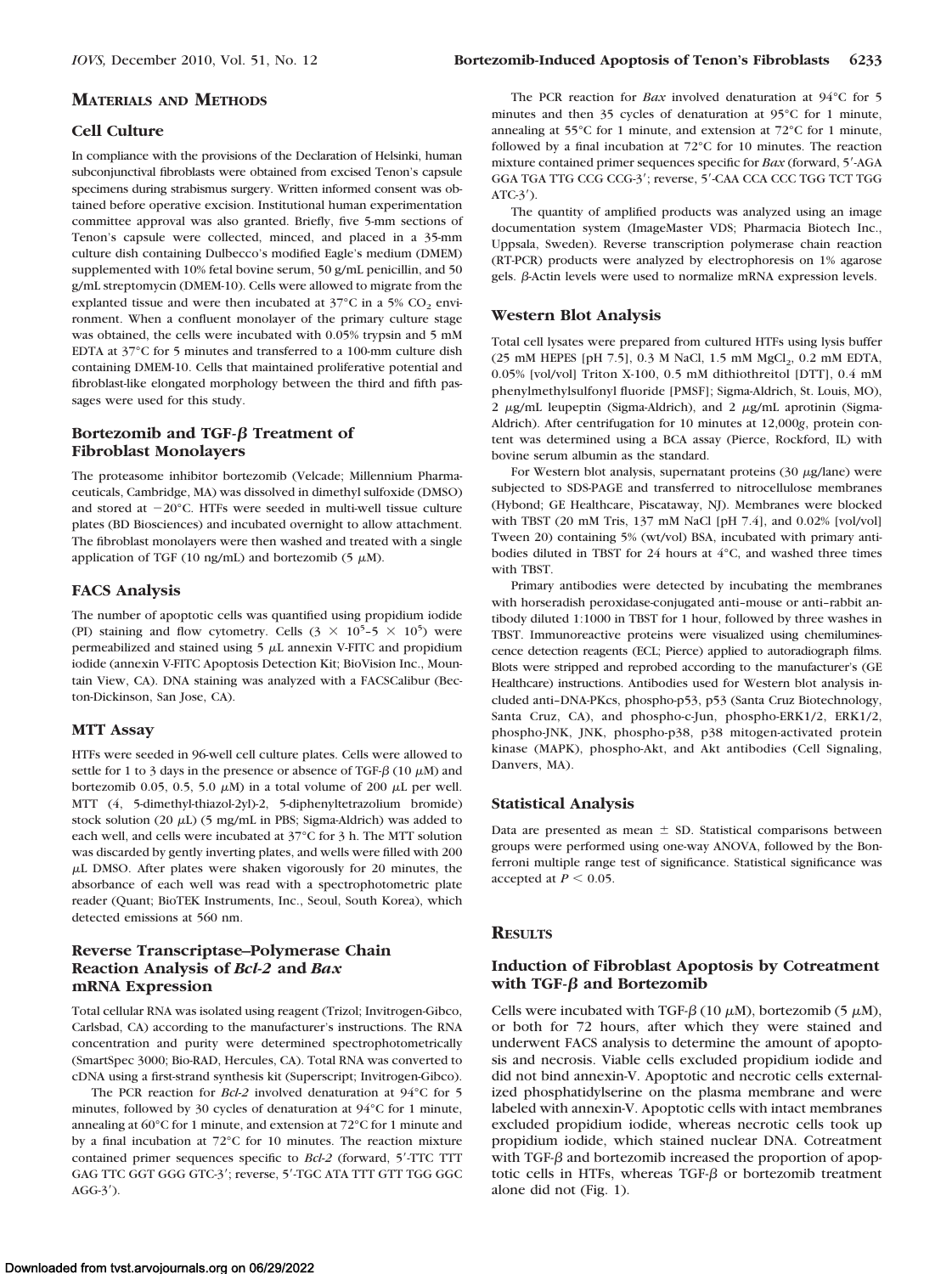

**FIGURE 1.** The effect of cotreatment with bortezomib and TGF-B on cultured HTFs: FACS analysis. Cells were incubated with bortezomib, TGF- $\beta$ , or both for 72 hours, after which they were harvested. The DNA was stained with propidium iodide, and the cells were analyzed using FACS. Cotreatment with bortezomib and TGF- $\beta$  increased the proportion of apoptotic cells. Representative images from three independent experiments are shown.

### **Time-Dependent and Dose-Dependent Effects of Bortezomib on Cultured Human Tenon's Fibroblasts**

There was a significant decrease in the cell proliferation of HTFs compared with control at 72 hours when cells were treated with a  $5-\mu M$  solution (Fig. 2A). The MTT assay demonstrated that TGF- $\beta$  (10  $\mu$ M) treatment significantly increased the proliferation of HTFs at all time points. However, when bortezomib (5  $\mu$ M) was cotreated with TGF- $\beta$  (10  $\mu$ M), the cell proliferation of HTFs induced by TGF- $\beta$  treatment was significantly decreased at 72-hour incubation (Fig. 2B).

# **Induction of Akt Dephosphorylation by Cotreatment with TGF-β and Bortezomib**

ERK, p38, and PI3K/Akt signaling pathways have been proven<br>to be involved in apoptosis and cell proliferation.<sup>18-21</sup> Thus, we examined whether bortezomib might have an effect on these signaling pathways. In the present experiment, TGF- $\beta$ treatment strongly induced the phosphorylation of Akt at 24 hours and slightly enhanced the phosphorylation of ERK. How-

ever, when bortezomib was cotreated with TGF- $\beta$ , the phosphorylation of Akt induced by TGF- $\beta$  treatment was significantly decreased (Fig. 3A). The activation state of other markers of the MAPK signaling pathway (e.g., p38 and ERK) was also examined; no significant changes were observed (Figs. 3B, 3C).

# **Expression of Bcl-2 and Bax**

Cells were incubated with TGF- $\beta$ , bortezomib, or both for 24 hours. After this the cells were harvested, RNA was isolated, and RT-PCR analysis was performed to determine the expression levels of the apoptosis-related factors *Bcl-2* and *Bax*. Cotreatment with TGF- $\beta$  and bortezomib significantly reduced *Bcl-2* mRNA expression and slightly increased *Bax* expression in HTFs (Fig. 4).

# **Upregulation of p53 Expression and Induction of p53 Phosphorylation by Bortezomib Treatment and Cotreatment with TGF-β and Bortezomib**

Because p53 is a substrate of the ubiquitin-proteasome pathway, we first examined the effect of bortezomib on p53 protein ex-



 **FIGURE 2.** (**A**) Time- and dose-dependent effects of bortezomib on HTF proliferation. Cells were incubated with various concentrations of bortezomib for various times, after which cell proliferation was measured using the MTT assay. (**B**) Time-dependent effects of bortezomib, TGF- $\beta$ , or both. Cotreatment with bortezomib and TGF- $\beta$  significantly reduced cellular proliferation of HTF. Data are the mean  $\pm$  SD of results from three independent experiments.  $*P < 0.05$  compared with control.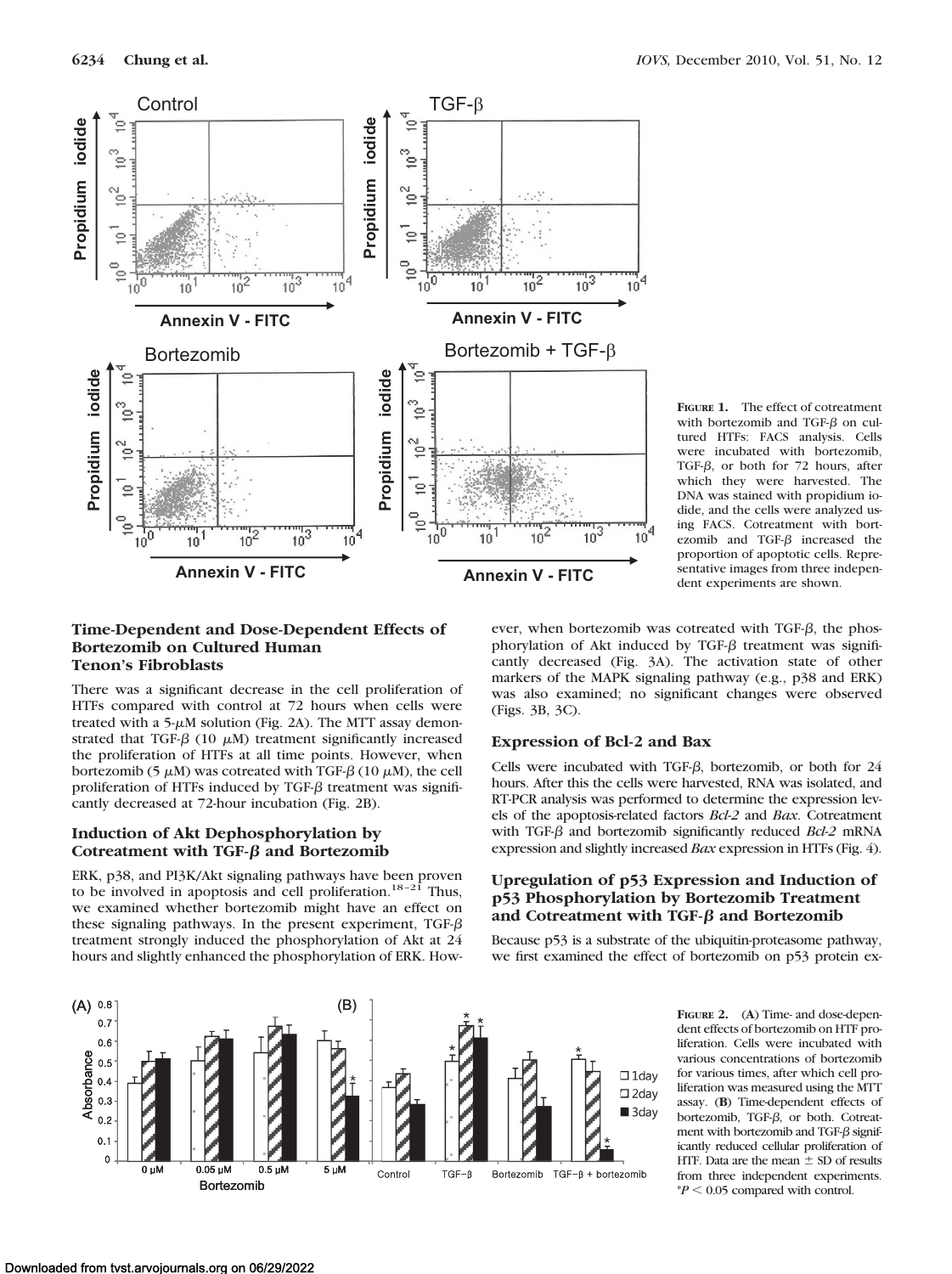



**FIGURE 3.** The effect of cotreatment with bortezomib and TGF- $\beta$  on activation of the PI3K/Akt pathway. (**A**) Akt phosphorylation. TGF treatment strongly induced phosphorylation of Akt at 24 hours, and cotreatment with TGF- $\beta$  significantly reduced Akt phosphorylation. (**B**) ERK and (**C**) p38 phosphorylation. The activation state of other markers of MAPK signaling pathway (e.g., p38 and ERK) were also examined, and no significant changes were observed. Representative images from three independent experiments are shown. C, control; T, TGF- $\beta$ ; B, bortezomib; T+B, TGF- $\beta$  + bortezomib.

pression in HTFs. Cells were incubated with bortezomib for up to 8 hours. As expected, bortezomib treatment induced the phosphorylation of p 53 and upregulated p53 protein expression in a time-dependent manner. Expression was highest at 8 hours (Fig. 5A). We next examined the effect of cotreatment with TGF- $\beta$  and bortezomib, which further enhanced the phosphorylation and expression of p53 protein (Fig. 5B).

# **Induction of JNK and c-Jun Phosphorylation by Bortezomib Treatment and Cotreatment with TGF-β and Bortezomib**

The stress response in HTFs after bortezomib treatment was evaluated by measuring the expression of phosphorylated c-Jun NH2-terminal kinase (JNK) and c-Jun. Bortezomib induced the



**FIGURE 4.** The effect of cotreatment with bortezomib and TGF- $\beta$  on Bcl-2 and Bax mRNA expression in HTFs. Cotreatment with bortezomib and TGF- $\beta$  markedly reduced Bcl-2 mRNA expression and slightly enhanced Bax expression. Representative images from three independent experiments are shown. Con, control; T, TGF- $\beta$ ; B, bortezomib; T+B, TGF- $\beta$  + bortezomib.



**FIGURE 5.** (**A**) Time course for the effect of bortezomib on protein expression and phosphorylation of p53. Bortezomib increased protein expression and phosphorylation of p53 in a time-dependent fashion.  $(B)$  The effect of cotreatment with bortezomib and TGF- $\beta$  on protein expression of p53. Bortezomib treatment and cotreatment with bortezomib and TGF- $\beta$  increased the protein expression and phosphorylation of p53. Representative images from three independent experiments are shown. C, control; T, TGF- $\beta$ ; B, bortezomib; T+B, TGF- $\beta$  + bortezomib.

phosphorylation of JNK and c-Jun proteins in a time-dependent fashion, which peaked at 1 hour and 24 hours, respectively (Figs. 6A, 6B). We next examined the effect of cotreatment with TGF- $\beta$  and bortezomib. TGF- $\beta$  treatment weakly induced the phosphorylation of c-Jun, whereas both bortezomib and cotreatment with TGF- $\beta$  and bortezomib further enhanced the phosphorylation of JNK and c-Jun (Figs. 6C, 6D).

## **Induction of DNA-PKcs Cleavage in HTF by Bortezomib Treatment and Cotreatment with TGF-β and Bortezomib**

Previous reports have shown that DNA-PKcs is a target for IL-1– converting enzyme (ICE)-like and CPP32-like apoptotic protease and that bortezomib induces DNA-PKcs cleavage in multiple myeloma cells.12,22,23 Thus, we examined whether DNA-PKcs was cleaved by treatment with bortezomib, TGF- $\beta$ , or both.

Bortezomib treatment alone induced the cleavage of DNA-PKcs (180-kDa protein), and cotreatment with TGF- $\beta$  potentiated the cleavage of DNA-PKcs (Fig. 7).

# **DISCUSSION**

In the present study, we examined the effects of bortezomib on apoptosis and proliferation in cultured HTFs after cotreatment with TGF- $\beta$ , which mimics postoperative conditions observed after glaucoma filtration surgery.

FACS analysis revealed that cotreatment with TGF- $\beta$  and bortezomib strongly potentiated apoptosis, whereas treatment with either bortezomib or TGF- $\beta$  alone had little effect. In previous reports, proteasome inhibitors including bortezomib induced the apoptosis of various tumor cells in vitro and marked in vivo antitumor activity.13,24,25

Cotreatment with bortezomib and TGF- $\beta$  also significantly inhibited the cellular proliferation of cultured HTFs, as determined by MTT assay. Several previous reports have demonstrated TGF- $\beta$ -induced proliferation of HTFs, which might play a critical role in scar formation during the postoperative period after filtration surgery.1,26,27 In the present study, the antiproliferative effects of bortezomib were significantly potentiated when applied with TGF- $\beta$ . These results indicated that bortezomib might be more effective during the postoperative period, when TGF- $\beta$ levels are elevated.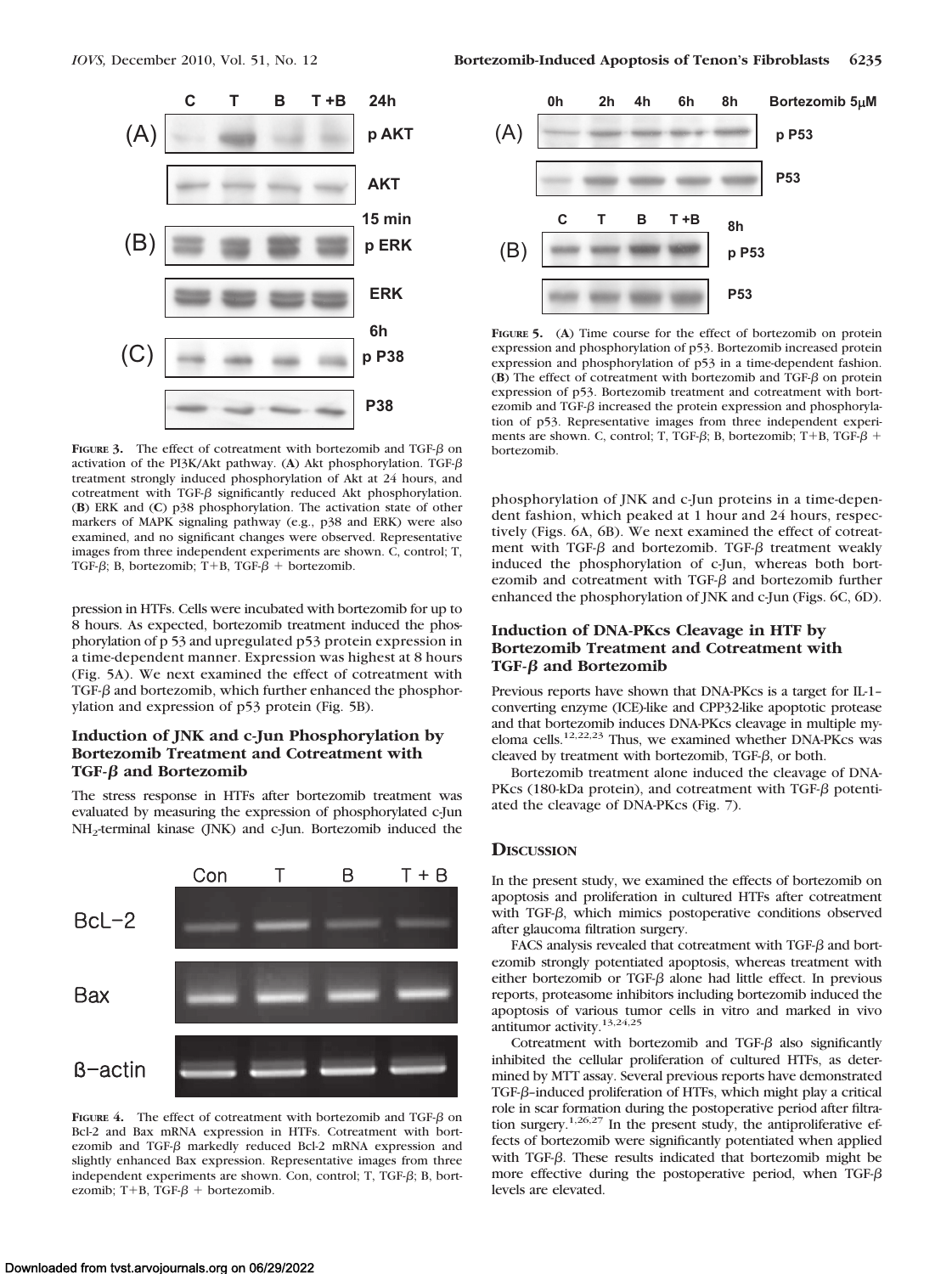



**FIGURE 6.** (**A**) Time course for the effect of bortezomib on JNK and c-Jun activation. Bortezomib induced the phosphorylation of JNK and downstream target c-Jun. (**B**) The effect of cotreatment with bortezomib and TGF- $\beta$  on the phosphorylation of JNK and c-Jun. Bortezomib treatment and cotreatment with bortezomib and TGF- $\beta$  increased the phosphorylation of JNK and c-Jun. Representative images from three independent experiments are shown. C, control; T, TGF- $\beta$ ; B, bortezomib; T+B, TGF- $\beta$  + bortezomib.

In cultured HTFs, TGF- $\beta$  treatment induced proliferation, implicating its critical role in scar formation during the postoperative period after filtration surgery.<sup>1,26-28</sup> In the present study, we demonstrated a significant increase in HTF proliferation as determined by MTT assay and Akt phosphorylation after treatment with TGF- $\beta$  treatment alone.<sup>29</sup> However, when TGF- $\beta$  and bortezomib were administered simultaneously, the phosphorylation of Akt was significantly reduced; cell proliferation was decreased and bortezomib-induced apoptosis was increased, implicating that HTF proliferation and survival after treatment with TGF- $\beta$ were mediated by the PI3K/Akt pathway. Bortezomib treatment suppressed the PI3K/Akt signaling pathway and, therefore, HTF proliferation. The present results are in accordance with previous reports showing that TGF- $\beta$  promoted myofibroblast resistance to apoptosis by activation of the PI3K/Akt signaling pathway.30–32 PI3K/Akt pathway activation by TGF- $\beta$  might also promote resistance to apoptosis in HTF, as was observed in myofibroblasts.30–32 Although the exact mechanisms by which cotreatment with TGF- $\beta$ -potentiated bortezomib-induced apoptosis should be elucidated in further investigations, the present study demonstrated, for the first time, the effect of bortezomib and TGF- $\beta$  cotreatment in the inhibition of proliferation and the induction of apoptosis in cultured HTFs.

Recent data also indicate that bortezomib may promote apoptosis, in part by its effects on Bcl-2 family members.<sup>14,33</sup> We found that bortezomib treatment decreased Bcl-2 mRNA levels, and cotreatment with TGF- $\beta$  further potentiated the effect. Similar results were reported for bortezomib in human glioblastoma multiforme cells and human pancreatic cancer cell lines.<sup>34,35</sup>

In the present study, we demonstrated that treatment with bortezomib alone and cotreatment with TGF- $\beta$  increased p53 expression and phosphorylation. Bortezomib also induced the expression of p53 and upregulated p53-induced gene expres-



**FIGURE 7.** The effect of cotreatment with bortezomib and TGF- $\beta$  on DNA PKcs cleavage. Bortezomib treatment and cotreatment with bortezomib and TGF- $\beta$  induced DNA-PKcs cleavage in HTFs. Representative images from three independent experiments are shown. C, control; T, TGF- $\beta$ ; B, bortezomib; T+B, TGF- $\beta$  + bortezomib.

sion in the induction of apoptosis in other cancer cell lines.36–38

Cotreatment with bortezomib and TGF- $\beta$  also induced the phosphorylation of JNK and c-Jun. Bortezomib has been shown to induce the transcriptional triggering of apoptotic cascades, the downregulation of growth/survival kinases, and stress kinases. JNK, one of these stress-response proteins, and its downstream protein c-Jun mediated bortezomib-induced apoptosis in multiple myeloma cells and esophageal squamous cell carcinoma cells.<sup>12,39</sup>

Cotreatment with bortezomib and TGF- $\beta$  increased DNA-PKcs cleavage. DNA-PKcs is a phosphatidylinositol kinase that has a crucial role in the repair of damaged DNA and the phosphorylation of p53.<sup>40,41</sup> In a previous report regarding molecular mechanisms of bortezomib, the drug was found to impair DNA repair by cleavage of DNA-PKcs and to activate p53, resulting in the induction of apoptosis in multiple myeloma cell lines.<sup>12</sup>

In the present study, we used cultured HTFs treated with TGF- $\beta$  as an in vitro model of fibrosis and scar formation after filtration surgery. The major drawback of this in vitro approach was that this model could not exactly represent the complexity of the physiologic condition after glaucoma filtration surgery because many other growth factors and cellular components are involved in the postoperative scarring process. However, HTFs and TGF- $\beta$  have been known to be key players in postoperative scarring after glaucoma filtration surgery, and this may be considered a prescreening model to be used to select for substances to treat scarring processes in further in vivo models.6,8–9 On the other hand, findings obtained from animal models do not necessarily apply to the human in vivo condition, as evidenced by CAT-152, a recombinant human monoclonal antibody to human TGF- $\beta$ 2. The drug has demonstrated some promise in the animal model, but clinical applications remain uncertain.5,42 Our results should encourage further in vivo studies regarding efficacy, toxicity, and the potential role of bortezomib as a means to prevent bleb failure in glaucoma filtration surgery.

In summary, the present study demonstrated that cotreatment with TGF- $\beta$  and bortezomib significantly inhibited cell proliferation and induced apoptosis in cultured HTFs through the inhibition of the PI3K/Akt pathway and p53 induction, DNA-PKcs cleavage, and c-Jun phosphorylation. Increased levels of TGF- $\beta$  were observed in the aqueous humor of glaucoma patients; our in vitro model mimics the pathophysiological changes observed after glaucoma filtration surgery. Bortezomib may thus prove to be therapeutically useful for inhibiting excessive scarring in the wound after glaucoma filtration surgery. Further studies are required to determine the in vivo effects of the drug in animal models and to establish proper dosage and safety.